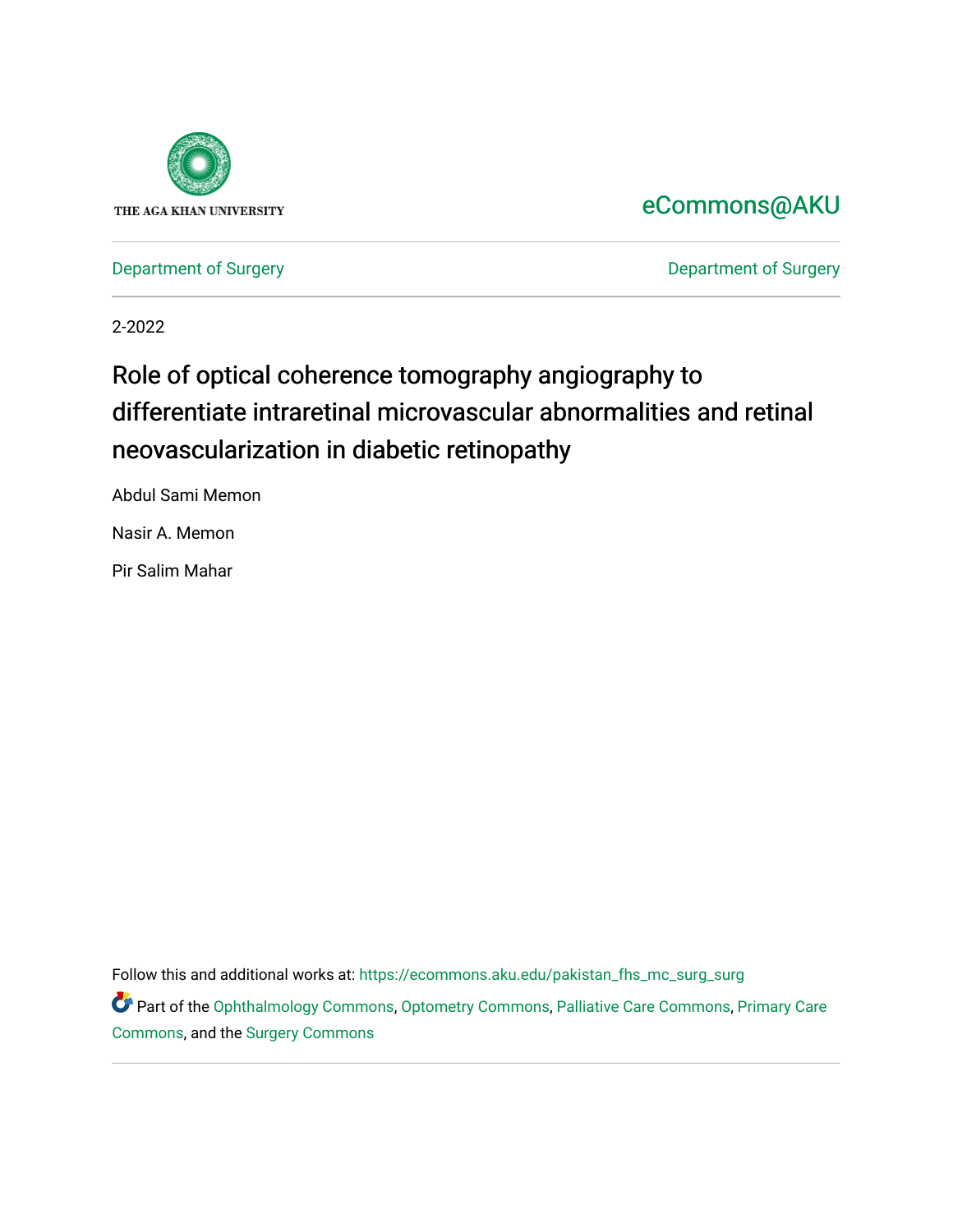*Original Article*

# Role of Optical Coherence Tomography Angiography to differentiate Intraretinal microvascular abnormalities and retinal neovascularization in Diabetic Retinopathy

*A. Sami Memon1 , Nasir A. Memon2 , Pir Salim Mahar3*

# **ABSTRACT**

*Objective:* To assess proliferative diabetic retinopathy (PDR) and to describe the difference in angiographic representation of new vessels (NVs) and Intra retinal microvascular abnormalities (IRMA) on optical coherence tomography angiography (OCTA).

*Methods:* A cross-sectional observational study was performed at ISRA Postgraduate Institute of Ophthalmology, Karachi, from March 2018 to September 2018. Forty-two eyes of 21 patients with history of diabetes mellitus (DM) were examined. Twenty-eight eyes with a clinical diagnosis of severe non proliferative diabetic retinopathy (NPDR) or proliferative diabetic retinopathy (PDR) according to early treatment diabetic retinopathy study (ETDRS) were included and evaluated using Swept source optical coherence tomography angiography (SS-OCTA). Then face wide field SS-OCTA images and co registered structural optical coherence tomography (OCT) with flow overlay were used to distinguish the features of IRMA and retinal NVs.

*Results:* Forty-two eyes (21 patients) were examined clinically. Fourteen eyes had moderate NPDR, 15 had severe NPDR and 13 eyes had changes consistent with PDR. After clinical diagnosis, we included 28 eyes in our study based on inclusion criteria. These 28 eyes went through SS-OCTA evaluation and we observed 15 cases with PDR and 13 with severe NPDR changes. The OCTA and clinical diagnosis were similar except in 2 eyes, which is critical but not statically significant showing the importance of this noninvasive technology. *Conclusions:* Widefield OCTA can work as an alternative to fundus fluorescein angiography (FFA) in the diagnosis of diabetic retinopathy (DR). As it is a non-invasive and depth encoded technique so can be used frequently to monitor the retinal changes and their progression.

**KEYWORDS**: Intra retinal microvascular abnormalities, Optical coherence tomography angiography, Proliferative diabetic retinopathy, Swept source Optical coherence tomography.

#### **doi: https://doi.org/10.12669/pjms.38.1.3891**

*How to cite this:*

*Memon AS, Memon NA, Mahar PS. Role of Optical Coherence Tomography Angiography to differentiate Intraretinal microvascular abnormalities and retinal neovascularization in Diabetic Retinopathy. Pak J Med Sci. 2022;38(1):57-61. doi: https://doi.org/10.12669/pjms.38.1.3891*

This is an Open Access article distributed under the terms of the Creative Commons Attribution License (http://creativecommons.org/licenses/by/3.0), which permits unrestricted use, distribution, and reproduction in any medium, provided the original work is properly cited.

| 1.     | Dr. Abdul Sami Memon, FCPS.<br>Assistant Professor,                             |                  |
|--------|---------------------------------------------------------------------------------|------------------|
|        | Aga Khan University Hospital, Karachi, Pakistan.                                |                  |
| 2.     | Dr. Nasir Ahmed Memon, FCPS.                                                    |                  |
|        | Assistant Professor.                                                            |                  |
| 3.     | Prof. Dr. P.S. Mahar, FRCS, FRCOphth.                                           |                  |
|        | Professor of Ophthalmology,<br>Aga Khan University Hospital, Karachi, Pakistan. |                  |
|        | 1-3: Isra Postgraduate Institute of Ophthalmology,                              |                  |
|        | Karachi, Pakistan.                                                              |                  |
|        | Correspondence:                                                                 |                  |
|        | Dr. P.S. Mahar, FRCS, FRCOphth.<br>Email: salim.mahar@aku.edu                   |                  |
| $\ast$ | Received for Publication:                                                       | November 7, 2020 |
| $\ast$ | Revision Received:                                                              | December 8, 2020 |
| $\ast$ | Final Revision Accepted:                                                        | July 29, 2021    |
|        |                                                                                 |                  |

# **INTRODUCTION**

Diabetic retinopathy (DR) is one of the leading complications of diabetes mellitus (DM) with the treatment philosophy based on the severity of the retinal changes. There are approximately 93 million people with DR worldwide, out of which 17 million have proliferative diabetic retinopathy (PDR).1 The National Survey of blindness conducted in Pakistan in 2007 estimated that there were at least 90,000 to 100,000 adults with vision threatening diabetic retinopathy (VTDR) requiring eye care.2 The prevalence of DR is expected to increase due to the use of more sensitive detection tools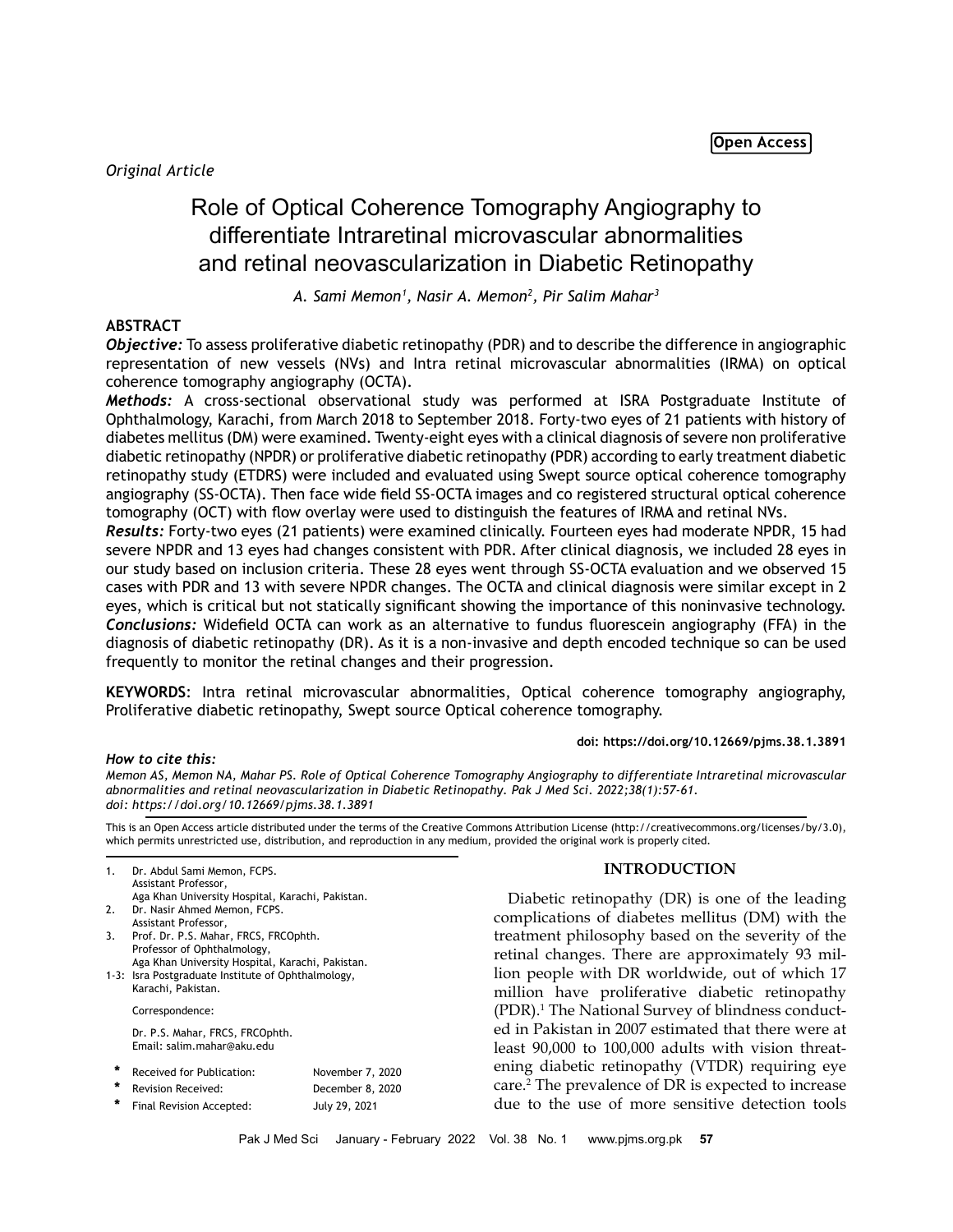such as optical coherence tomography (OCT), optical coherence tomography angiography (OCTA), ultra-wide fundus photography and angiography. DR is classified into non proliferative and proliferative stages. The non-proliferative diabetic retinopathy (NPDR) manifests microvascular changes, including micro aneurysms, intra retinal hemorrhages, venous beading and intra retinal microvascular abnormalities (IRMA), whereas proliferative diabetic retinopathy (PDR) is identified by retinal neovascularization (NV) that develops in response to retinal ischemia. NVs are bunch of fine vessels lying on the surface of the retina, while Intra retinal microvascular abnormalities (IRMA) are defined as collateral vessels arising from the preexisting capillaries and are located entirely within the retina and are difficult to distinguish from early extra retinal neovascularization. Early detection of severe NPDR and early PDR is very important in DR treatment as the chance of progression to vision threatening diabetic retinopathy (VTDR) within one year is calculated at 50 percent.<sup>3</sup> Optical coherence tomography (OCT) is a non-invasive technique and has gained popularity over the last two decades for acquiring cross sectional retinal images. It is based on the principle of optical reflectometry, which involves the measurement of light back-scattering through transparent or semi-transparent media such as retina.<sup>4</sup> It is useful for the diagnosis and monitoring of DR, especially diabetic macular edema (DME). However, we cannot visualize new vessels with structural OCT scans.<sup>5,6</sup> To overcome this limitation, OCTA has gained popularity to map out retinal and choroidal vasculature. It is a non-invasive, rapid, depth encoded technique and is without the use of fluorescein dye. Then face OCTA can easily visualize the vascular structure of retina and choroid and is ideal noninvasive tool for diagnosis, management and monitoring of different stages of DR, Age related macular degeneration (ARMD) and other chorioretinal vascular disorders.<sup>7,8</sup>

It is important to diagnose and distinguish severe NPDR and PDR and treat it early to prevent vision loss from nonvascular complications so en face OCTA with structural OCT is a useful technique to distinguish between NVs and IRMAs. The aim of this study was to differentiate NVs and IRMAs with this noninvasive technique in patients with diabetic retinopathy.

#### **METHODS**

This cross-sectional observational study was performed at ISRA Postgraduate Institute of

Ophthalmology, Karachi, from March 2018 to September 2018. Forty-two eyes of 21 patients with history of DM were examined. Twenty-eight eyes with a clinical diagnosis of severe NPDR or PDR according to early treatment diabetic retinopathy study (ETDRS) were included.9 The study approval was granted by Institute's Ethical Committee on 18<sup>th</sup> January 2018 with protocol number A-00044/A and was carried out according to the declaration of Helsinki.

All patients provided informed consent to participate in this study and underwent comprehensive ophthalmologic examination, including measurement of the best-corrected visual acuity (BCVA), intraocular pressure (IOP), slit-lamp bio microscopy and fundus examination with 90 diopter lens. All included cases of PDR and severe NPDR were evaluated with SS OCTA (Topcon DRI OCT Triton, Japan). This device has an image acquisition speed of 100,000 A-scans per second, an axial resolution of 8µm, and transverse resolution of 20 µm. The swept-source OCT has a longer wavelength at 1,050 nm with less signal roll off at increased imaging depth compared with spectral domain OCT20-26. This device has both conventional OCT, en face OCT and OCTA capability. The enface widefield SS-OCTA images and the co registered structural OCT with flow overlay were used to distinguish the features of IRMAs and retinal NVs. The term flow overlay means flow on the cross-sectional OCT images5.The 12/12 mm SS-OCTA scan pattern data were used to find difference between IRMA and NVs. Patients with any other retinal disorders, including history of vitreoretinal surgery, glaucoma, uveitis and presence of media opacities, such as severe vitreous hemorrhage, cataract and corneal opacity and also with previous history of Intravitreal injection of anti-VEGF, steroids and laser were excluded.

*Statistical analysis:* Statistical analysis was done using SPSS version 23.0. All continuous variables were presented as mean with standard deviation. The Categorical data is presented as frequency and percentages. Chi square test was applied to see the significance of OCTA for grading of DR and qualitative features of IRMAs and NVs. A p-value < 0.05 was considered to be statistically significant.

#### **RESULTS**

Twenty-one patients were included in this study. Out of which, 11 (52%) were male and 10 (48%) were female. Mean age of the patients was 50.71 ± 9.249 years with range of 37-65 years. Overall, 42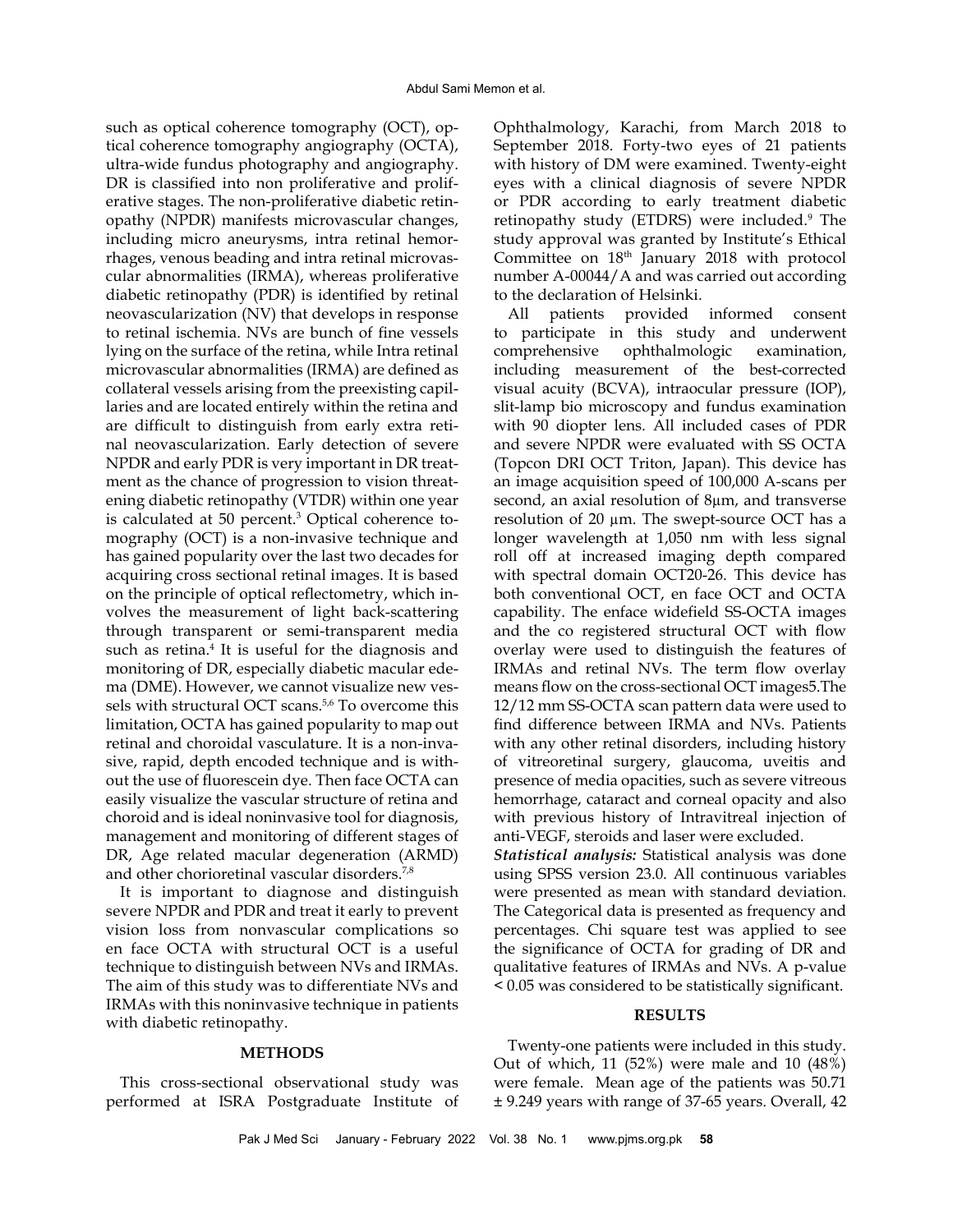Role of Optical Coherence Tomography Angiography

| Clinical    | <b>OCTA</b> Diagnosis |             | Total  | P-value |
|-------------|-----------------------|-------------|--------|---------|
| Diagnosis   | <b>PDR</b>            | Severe NPDR |        |         |
| <b>PDR</b>  | 13                    | 0           | 13     |         |
|             | 46.4%                 | 0.0%        | 46.4%  |         |
| Severe      | 2                     | 13          | 15     | 0.001   |
| <b>NPDR</b> | 7.1%                  | 46.4%       | 53.6%  |         |
| Total       | 15                    | 13          | 28     |         |
|             | 53.6%                 | 46.4%       | 100.0% |         |
|             |                       |             |        |         |

Table-I: Clinical and OCTA diagnosis.

\*Chi-square test was applied to see the significance. OCTA: Optical coherence tomography angiography, PDR: Proliferative diabetic retinopathy, NPDR: Nonproliferative diabetic retinopathy.

eyes (21 patients) were examined clinically, with 14 eyes having moderate NPDR, 15 had severe NPDR and 13 eyes with changes consistent with PDR. After clinical diagnosis, we included 28 eyes in our study based on inclusion criteria. These 28 eyes went through SS-OCTA evaluation with 15 eyes showing PDR and 13 eyes with severe NPDR changes. The OCTA and clinical diagnosis were almost similar except in 2 eyes, which is critical with P-value 0.001 (Table-I). We observed 56 irregular abnormal looking vasculatures on enface OCTA



Fig.1: Intra Retinal Microvascular Abnormalities. a. Magnified 12mm×12mm en face OCTA showed IRMA, b. Co-registered OCT with flow overlay of OCTA data confirms intra retinal flow below the ILM.

|  | Table-II: OCTA findings and Abnormal Vascular Lesions. |  |  |  |  |
|--|--------------------------------------------------------|--|--|--|--|
|--|--------------------------------------------------------|--|--|--|--|

| OCT abnormal     | Supra retinal flow |         | Total  | $P-value$ |
|------------------|--------------------|---------|--------|-----------|
| vascular Lesions | NO.                | YES     |        |           |
| $IRMA=1$         | 36                 | 0       | 36     |           |
|                  | 64.3%              | $0.0\%$ | 64.3%  |           |
| $N_{V=2}$        | 0                  | 20      | 20     | 0.001     |
|                  | $0.0\%$            | 35.7%   | 35.7%  |           |
| Total            | 36                 | 20      | 56     |           |
|                  | 64.3%              | 35.7%   | 100.0% |           |

\*Chi-square test was applied to see the significance, OCT: Optical coherence tomography, IRMA: Intraretinal microvascular abnormalities, NV: Neovascularization.

and co registered OCT with flow overlay of OCTA. Out of these 56 lesions, 36 (64%) were IRMAs (Fig.1 and Table-II) found restrained under the ILM with intra retinal flow. Twenty lesions (36%) were NVs (Fig.2), Out of 20 lesions, 18 (90%) were in advanced stage penetrating ILM and posterior hyaloid (Fig.3) and 2 (2%) lesions were found only breaching ILM.

### **DISCUSSION**

The DR remains asymptomatic until the pathology is significantly advanced. It is therefore imperative to



Fig.2: Retinal new vessels and Intra retinal microvascular abnormalities.

a. Magnified en face 12 mm ×12 mm OCTA of two retinal lesions, yellow arrow showing new vessels (NV) and Red arrow representing Intraretinal microvascular abnormalities (IRMAs), b. Flow overlay of OCTA confirmed suprarenal and intraretinal flow.

Pak J Med Sci January - February 2022 Vol. 38 No. 1 www.pjms.org.pk **59**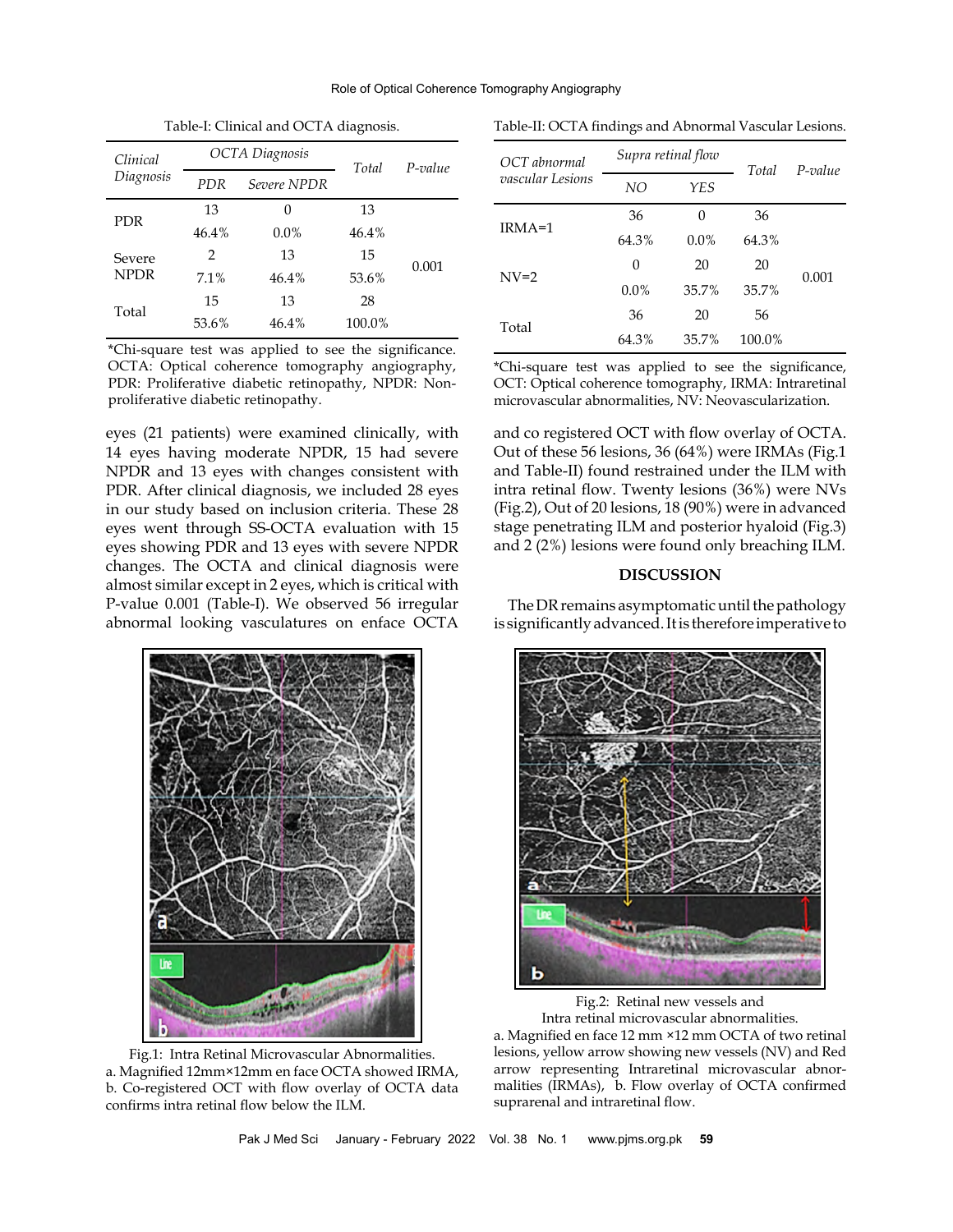

Fig 3. New Vessels adjacent to areas of capillary loss. a. Magnified 12mm×12mm en face OCTA showed capillary loss, b. Co-registered OCT with flow overlay of OCTA found advance NVs.

detect retinal changes at an early stage.10 Sometimes IRMA may be difficult to find clinically, because the appearance could be restrained, peripheral and masked by the presence of retinal hemorrhages. It is important therefore to distinguish between IRMA and retinal NVs to determine diagnosis, prognosis and treatment plan.10 In this study we reviewed histopathologic definition of NVEs in DR and demonstrated the use of SS OCT and OCTA for the diagnosis of severity of DR. ETDRS has highlighted the use of fundus fluorescein angiography (FFA) in DR and has also described its importance in the diagnosis of macular edema and capillary Non perfusion. $11$  FFA is important and useful test for assessing NVs, but leakage in FFA alone may not be enough for differentiating IRMAs from NVs, because leakage can also occur in other vascular disorders. Furthermore, FFA is an invasive test, time consuming, costly and has potential for severe adverse effects varying from mild nausea and vomiting to life threatening complications.12 In 1997, OCT made revolutionized change in ophthalmology especially in the field of vitreo-retina. With this noninvasive technology we can evaluate the disruption of ILM associated with NVE.13-15 It still remains debatable that IRMAs are precursors of NVE but it is eminent that the IRMAs

increase the risk of PDR. Lee et al.<sup>16</sup> described the conversion from IRMA to NVE and suggested that once there is a breach in ILM, the early NVs will grow towards posterior hyaloid. In our study we have observed multiple irregular vasculatures on enface OCTA and co registered OCT with flow overlay of OCTA, most of them are IRMAs, because these lesions remain under ILM with intra retinal flow and showing no breach in ILM. Ishibazawa and colleague<sup>17</sup> described NV on enface OCT angiography, describing two distinct morphologic features of the new vessels. Firstly, most new vessels were irregular proliferation of fine vessels, which were defined as exuberant vascular proliferation (EVP). The second one was tiny vascular loops of vessels. In our study we found 90% fine vessels and most of them penetrating ILM and posterior hyloid and can be explained as EVP. De Carlo et al.18 have explained that retinal NVs appear near to retinal non-perfusion areas and [Arya](https://www.ncbi.nlm.nih.gov/pubmed/?term=Arya%20M%5BAuthor%5D&cauthor=true&cauthor_uid=31613839) and coworkers<sup>3</sup> has added that NVs develop in response to ischemia and may be originating from IRMA and If these vessels breach the ILM, they are defined as retinal NV with potential to proliferate. If we accept this theory, our study has similarly showed the retinal NVs and IRMAs present next to the areas of capillary loss (Fig.3), making enface OCTA useful in differentiating NPDR from PDR, and helping in treatment planning with monitoring of the disease intensity.19 Retinal NVs can be appreciated on enface OCTA via observation of flow signal above the ILM22. En face OCTA can identify early retinal NVs20 and can recognize the origin and morphological pattern of NVs in PDR. OCTA is also able to detect subtle NVs, which are difficult to differentiate from microanerysms on FFA.

Lee et al.<sup>16</sup> has also described stages of NVs, with stage I defined by the hyper reflective posterior hyaloid layer appearing intact despite the presence of the NVs through the break of the ILM not extending into vitreous cavity, in Stage II, NVs are defined by the growth along the posterior hyaloid. In stage III, NVs appear to involve multiple areas with breach of ILM and growth in different planes. Our study has showed NVs growing along the posterior hyaloid can be considered stage II, according to the Lee's classification. Pan and colleague20 have categorized three subtypes of retinal NVs in PDR, based on OCTA images. Type-I NVEs are tree shaped originating from the venous circulation, Type-II are octopus shaped arising from the capillary network, while Type-III have sea fan shape with origin from IRMA. In our study we